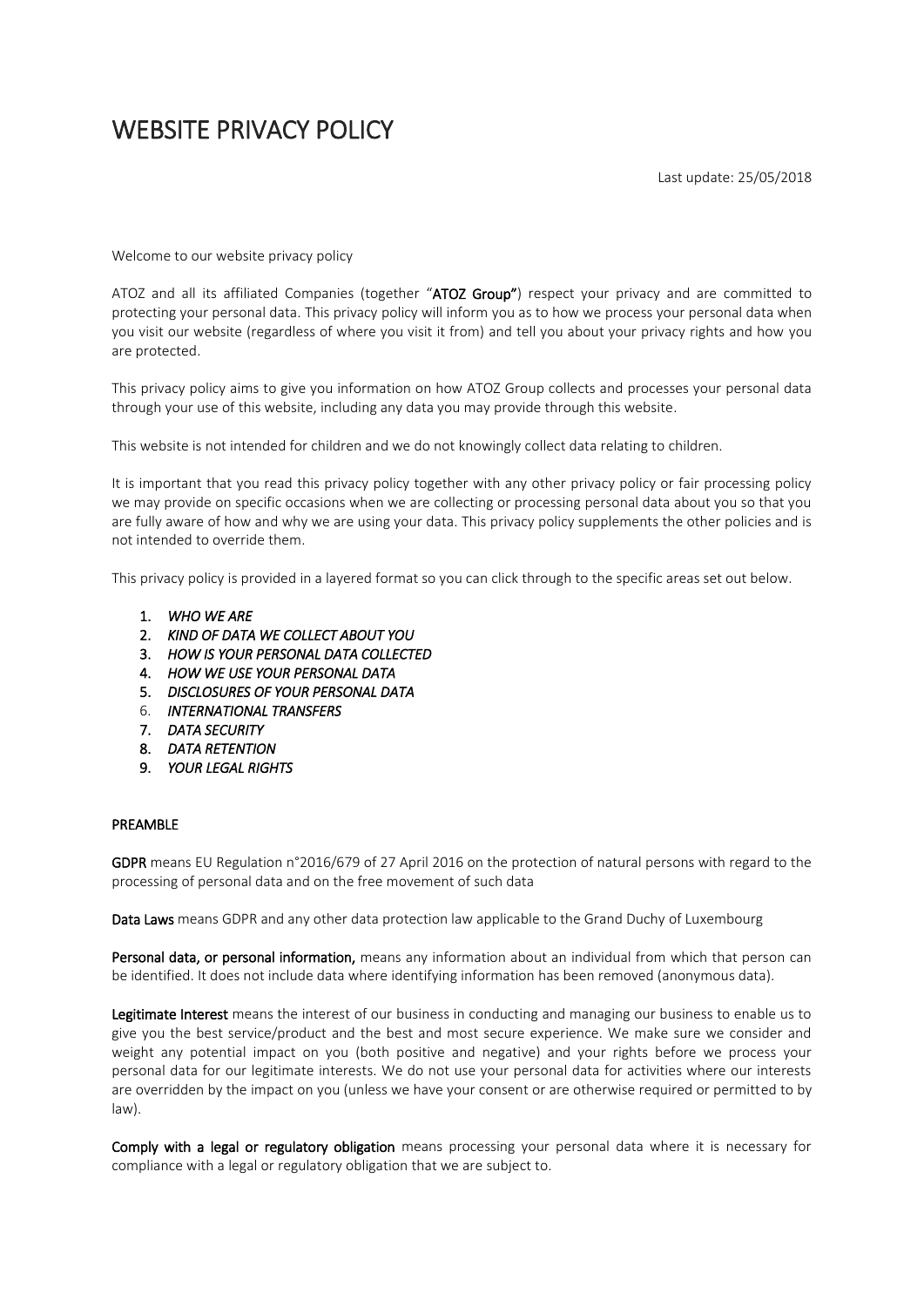## External Third Parties means:

- Service providers, acting as processors, who provide IT and system administration services such as Google Analytics.
- Professional advisers [acting as processors or joint controllers] including lawyers, bankers, auditors and insurers who provide consultancy, banking, legal, insurance and accounting services.
- Event organisation professionals including caterers, event and communication agencies, photographers, and videographers

## 1. WHO WE ARE

This privacy policy is issued on behalf of ATOZ Group so when we mention «ATOZ », "we", "us" or "our" in this privacy policy, we are referring to the relevant company in the ATOZ Group responsible for processing your data. ATOZ is the controller and is responsible for this website.

### Controller:

### ATOZ, société anonyme:

Mailing address: 1B rue Heienhaff, L-1736 Senningerberg – BP 2071, L-1020 Luxembourg Phone number: (+00352 269401) Establishment year: 2004 National VAT Number: 20042209164 International VAT Number: LU20139476 Trade register Number: B101128 Number of employees (Group): 208 Capital: 300 000 €

#### WEB Master:

FIAD SA - 1 B Heienhaff - L-1736 Senningerberg

#### WEB Hosting:

E-Teq – 16, rue Ferdinand Kuhn - L-1867 Howald

We have appointed a Data Protection Officer (DPO) who is responsible for overseeing questions in relation to this privacy policy. If you have any questions about this privacy policy, including any requests to exercise your legal rights, please contact the DPO using the details set out above or this email address[: GDPR@atoz.lu](mailto:GDPR@atoz.lu) 

You have the right to make a complaint at any time to the *Commission Nationale pour la Protection des Données (CNPD)* which is the Luxembourg supervisory authority for data protection issues [\(https://cnpd.public.lu/en.html\)](https://cnpd.public.lu/en.html). However, we would appreciate the chance to deal directly with your concerns. Therefore, before you approach the CNPD please contact us first.

#### YOUR DUTY TO INFORM US OF CHANGES

It is important that the personal data we hold about you is accurate and current. Please keep us informed if your personal data changes during your relationship with us. This may include a change to your physical or electronic address, your company, your job title, etc.

### THIRD-PARTY LINKS

This website may include links to third-party websites, plug-ins and applications. Clicking on those links or enabling those connections may allow third parties to collect or share data about you. We do not control these third-party websites and are not responsible for their privacy statements. When you leave our website, we encourage you to read the privacy policy of every website you visit.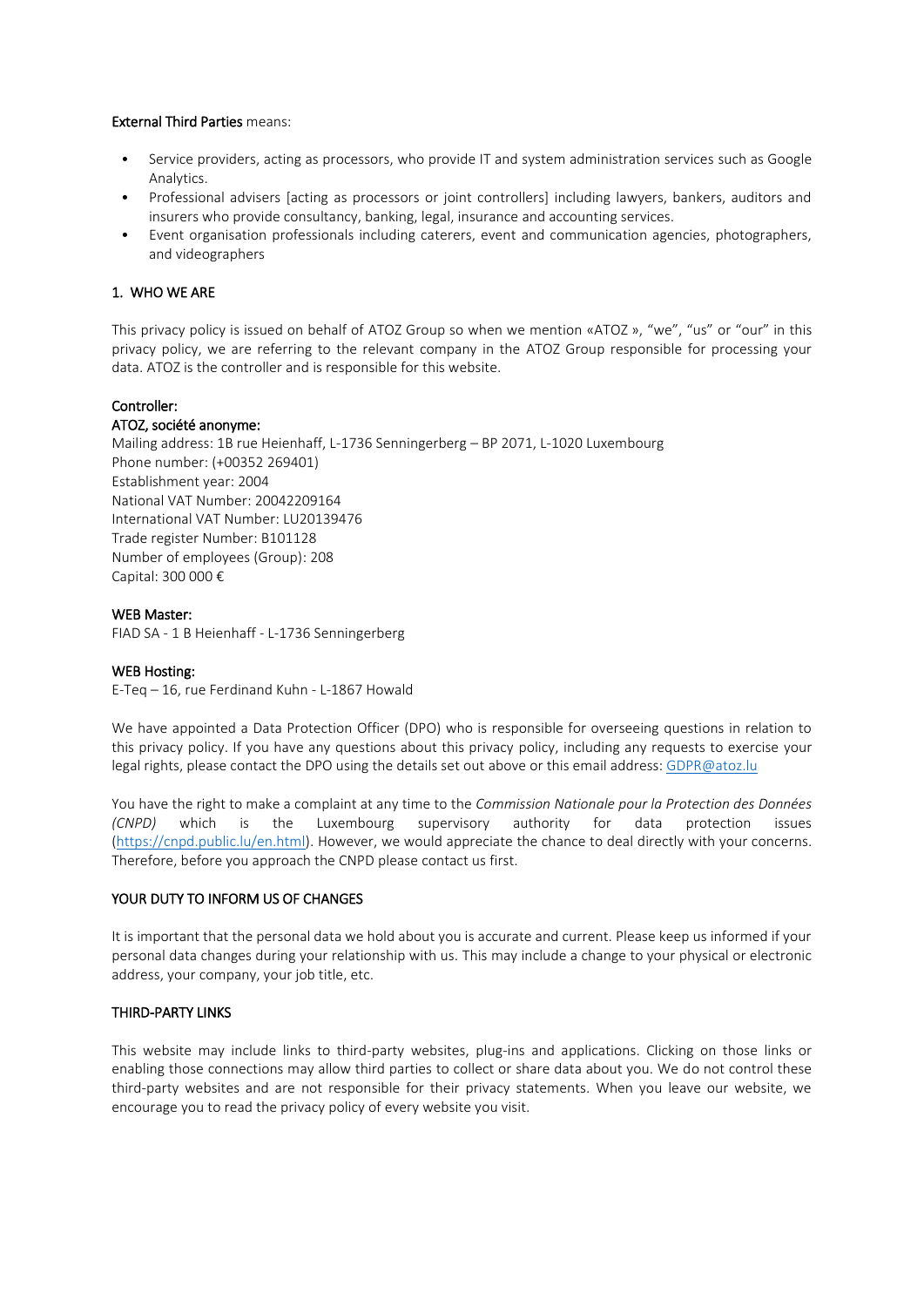# 2. KIND OF DATA WE COLLECT ABOUT YOU

We may collect, use, store and transfer different kinds of personal data about you which we have grouped together as follows:

- Identity Data includes first name, maiden name, last name, username or similar identifier, marital status, title, date of birth and gender.
- Contact Data includes delivery address, email address and telephone numbers.
- Technical Data includes internet protocol (IP) address, your login data, browser type and version, time zone setting and location, browser plug-in types and versions, operating system and platform and other technology on the devices you use to access this website.
- Profile Data includes your username and password, your interests, preferences, feedback and survey responses.
- Usage Data includes information about how you use our website.
- Marketing and Communications Data includes your preferences in receiving marketing material from us and your communication preferences. For the purposes of catering during events, we also collect and store data regarding your dietary restrictions, in the case where you provide this information to us. Please note that this information will only be transmitted in aggregate form, with no identifying data. Your picture may also be taken during an event and shared to social media and on our website. You have the right to refuse that a picture of you, individually (not as part of a group), appears. This choice can be made directly when registering to the event.

We also collect, use and share **Aggregated Data** such as statistical or demographic data for any purpose. Aggregated Data may be derived from your personal data but is not considered personal data by law as this data does not directly or indirectly reveal your identity. For example, we may aggregate your Usage Data to calculate the percentage of users accessing a specific website feature. However, if we combine or connect Aggregated Data with your personal data so that it can directly or indirectly identify you, we treat the combined data as personal data which will be used in accordance with this privacy policy.

We do not collect any Special Categories of Personal Data about you (this includes details about your race or ethnicity, religious or philosophical beliefs, sex life, sexual orientation, political opinions, trade union membership, information about your health and genetic and biometric data). Nor do we collect any information about criminal convictions and offences.

Please note, if you would like to subscribe to the newsletter/invitation mailing list and you do not provide us with the relevant contact information and express consent, we may not be able to fulfil the request

# 3. HOW IS YOUR PERSONAL DATA COLLECTED?

We use different methods to collect data from and about you including:

- Direct interactions. You may give us your Identity and Contact Data by filling in forms, providing vour business card or by corresponding with us by post, phone, e-mail or otherwise. This includes personal data you provide when you:
	- subscribe to our service or publications;
	- request marketing material to be sent to you;
	- give us feedback through a survey;
	- comment on our blog;
- Automated technologies or interactions. As you interact with our website, we may automatically collect Technical Data about your equipment, browsing actions and patterns. We collect this personal data by using cookies, server logs and other similar technologies. Please see our cookie policy for further details. [\[LINK TO OUR COOKIES POLICY\]](https://www.atoz.lu/cookies-policy)
- Third parties or publicly available sources. We may receive personal data about you from various third parties and public sources as set out below:
- Visitor Statistics provider such as Google Analytics
- Networking/Social website provider such as Linkedin/Facebook/etc.
- Your own company's website, if your contact data is publicly available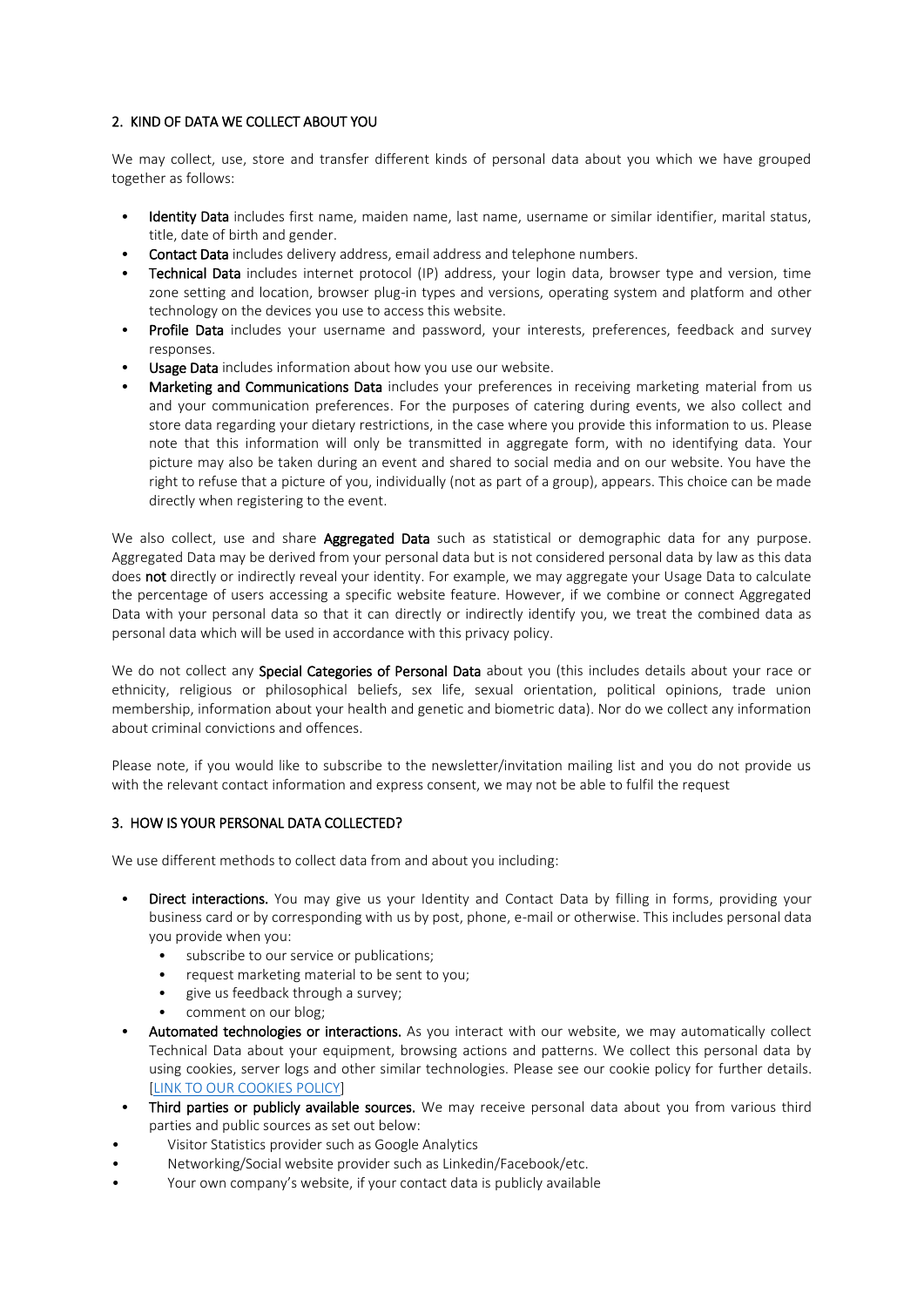# 4. HOW WE USE YOUR PERSONAL DATA

We will only use your personal data when permitted by law or with your active consent. Most commonly, we will use your personal data in the following circumstances:

- When we need to send you our newsletter or invitation to our events and technical seminars or webinars.
- When we need to create badges or attendance lists for event.
- When we need to analyse your CV information after having received your job application [\[LINK TO OUR](https://www.atoz.lu/candidate-privacy-policy)  [CANDIDATE PRIVACY POLICY\]](https://www.atoz.lu/candidate-privacy-policy)
- When it is necessary for our legitimate interests and your interests and fundamental rights to not override those interests.
- When we need to comply with a legal or regulatory obligation.

Generally, we rely on consent as a legal basis for processing your personal data in relation to sending direct marketing communications to you via email.

# PURPOSES FOR WHICH WE WILL USE YOUR PERSONAL DATA

| Purpose/Activity                                                                                                                                                                                                                                                                                                                                                                                               | Lawful basis for processing data, including basis of<br>legitimate interest                                                                                                                                                                                                                                |
|----------------------------------------------------------------------------------------------------------------------------------------------------------------------------------------------------------------------------------------------------------------------------------------------------------------------------------------------------------------------------------------------------------------|------------------------------------------------------------------------------------------------------------------------------------------------------------------------------------------------------------------------------------------------------------------------------------------------------------|
| To manage our relationship with you which will<br>include:<br>Sending our newsletter and news alerts<br>Inviting you to our Events and events from<br>our partners and network<br>Asking you to leave a review or take a survey<br>$\bullet$<br>Notifying you about changes to our terms and<br>conditions or privacy policy<br>Analysing your job application [LINK TO OUR<br><b>CANDIDATE PRIVACY POLICY</b> | Your active consent<br>$\bullet$<br>Necessary to comply with a legal obligation<br>$\bullet$<br>Necessary for our legitimate interests (to keep<br>our records updated and to study how our<br>website is used)                                                                                            |
| To administer and protect our business and this<br>website (including troubleshooting, data analysis,<br>testing, system maintenance, support, reporting and<br>hosting of data)                                                                                                                                                                                                                               | Necessary for our legitimate interests (for running<br>$\bullet$<br>our business, provision of administration and IT<br>services, network security, to prevent fraud and in<br>the context of a business reorganisation or group<br>restructuring exercise)<br>Necessary to comply with a legal obligation |
| To deliver relevant website content to you and<br>measure or understand the effectiveness of the<br>communication we serve to you                                                                                                                                                                                                                                                                              | Necessary for our legitimate interests (to study how to<br>grow our business and to develop our marketing<br>strategy)                                                                                                                                                                                     |
| To use data analytics to improve our website,<br>products/services, marketing, client relationships and<br>experiences                                                                                                                                                                                                                                                                                         | Necessary for our legitimate interests (to define types<br>of clients and services, to keep our website updated<br>and relevant, to develop our business and our<br>marketing strategy)                                                                                                                    |
| To make suggestions and recommendations to you<br>about goods or services that may be of interest to you                                                                                                                                                                                                                                                                                                       | Necessary for our legitimate interests (to develop our<br>products/services and grow our business)                                                                                                                                                                                                         |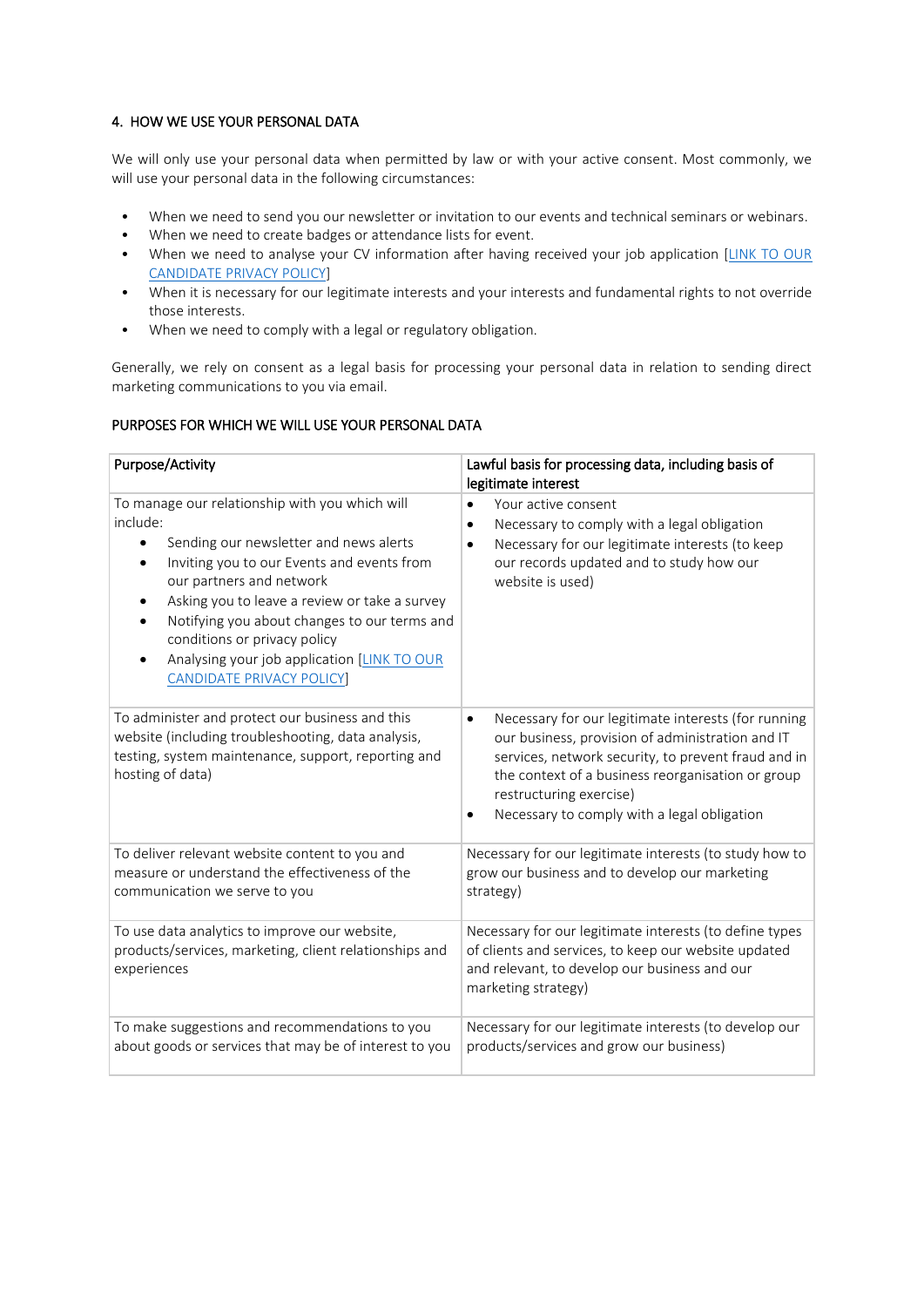## THIRD-PARTY MARKETING

We will never sell or share your personal data with any company outside the ATOZ Group for marketing purposes. We will only share your personal data as explained below under point 5.

## UNSUBSCRIBE

You can ask us to stop sending you marketing messages at any time:

- by following the unsubscribe link on any marketing message sent to you; or
- by contacting us at any time via direct mail t[o newsletters@atoz.lu](mailto:newsletters@atoz.lu)

You can ask to be unsubscribed from receiving all marketing messages from ATOZ Group, or only for a specific marketing purpose. (e.g. Newsletter, Event invitation, etc.)

### **COOKIES**

For more information about what cookies are and how we use them on the ATOZ website, please refer to our cookies policy [\[LINK TO OUR COOKIE POLICY\]](https://www.atoz.lu/cookies-policy)

## CHANGE OF PURPOSE

We will only use your personal data for the purposes for which we have collected it, unless we reasonably consider that we need to use it for another reason and that reason is compatible with the original purpose.

If we need to use your personal data for an unrelated purpose, we will notify you and we will explain the legal basis which allows us to do so.

Please note that we may process your personal data without your knowledge or consent, in compliance with the above rules, where this is required or permitted by law.

## 5. DISCLOSURES OF YOUR PERSONAL DATA

We may have to share your personal data with the parties set out below for the purposes set out in the table in paragraph 4 above.

- Within ATOZ Group.
- External Third Parties as set out in the Preamble.
- Third parties to whom we may choose to sell, transfer, or merge parts of our business or our assets. Alternatively, we may seek to acquire other businesses or merge with them. If a change happens to our business, then the new owners may use your personal data in the same way as set out in this privacy policy.

We require all third parties to respect the security of your personal data and to treat it in accordance with the law. We do not allow our third-party service providers to use your personal data for their own purposes and only permit them to process your personal data for specified purposes and in accordance with our instructions.

In addition, we may have to share your personal data if subject to a judicial request by the competent authorities.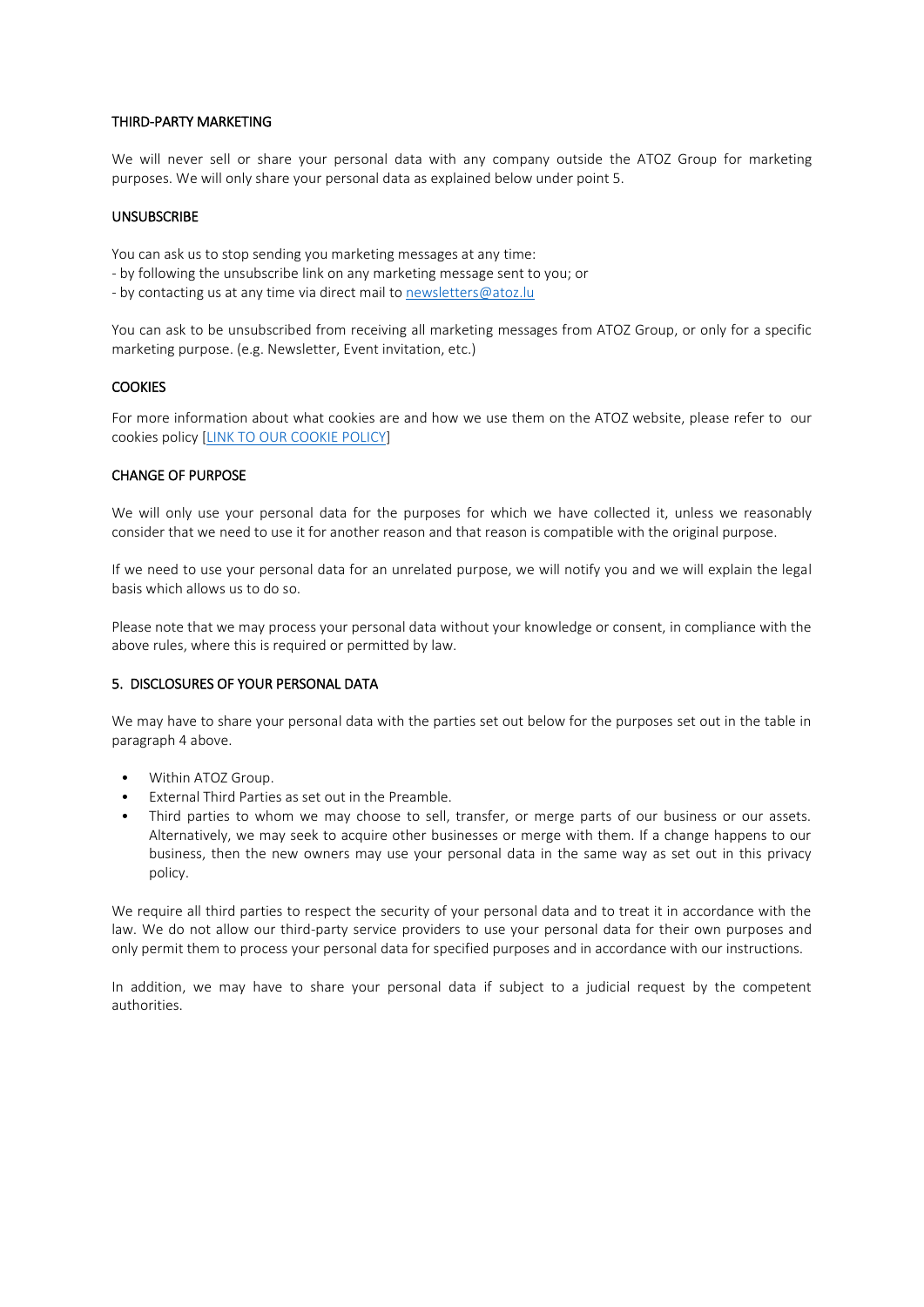# 6. INTERNATIONAL TRANSFERS

We share your personal data within the ATOZ Group. This will involve transferring your data outside the European Economic Area (EEA). We ensure your personal data is protected by requiring all our group companies to follow the same rules when processing your personal data.

Some of our external third parties are based outside the European Economic Area (EEA), so their processing of your personal data will involve a transfer of data outside the EEA. Whenever we transfer your personal data out of the EEA, we ensure a similar degree of protection is available by ensuring that at least one of the following safeguards is implemented:

- We will only transfer your personal data to countries that have been deemed to provide an adequate level of protection for personal data by the European Commission.
- When we use certain service providers, we may use specific contracts which give personal data the same protection as in Luxembourg.

# 7. DATA SECURITY

We have put in place appropriate security measures to prevent your personal data from being accidentally lost, used or accessed in an unauthorised way, altered or disclosed. In addition, we limit access to your personal data to those employees, agents, contractors and other third parties who have a business need to know. They will only process your personal data on our instructions and they are subject to a duty of confidentiality.

We have put in place procedures to deal with any suspected personal data breach and will notify you and any applicable regulator of a breach when we are legally required to do so.

## 8. DATA RETENTION - HOW LONG WILL YOU USE MY PERSONAL DATA?

We will only retain your personal data as long as necessary to fulfil the purposes we collected it for, including for the purposes of satisfying any legal, accounting, or reporting requirements.

To determine the appropriate retention period for personal data, we consider the amount, nature, and sensitivity of the personal data, the potential risk of harm from unauthorised use or disclosure of your personal data, the purposes for which we process your personal data and whether we can achieve those purposes through other means, and the applicable legal requirements.

In some circumstances you can ask us to delete your data: see 9. Your Legal Rights, below for further information.

In some circumstances we may anonymise your personal data (so that it can no longer be associated with you) for research or statistical purposes in which case we may use this information indefinitely without further notice to you.